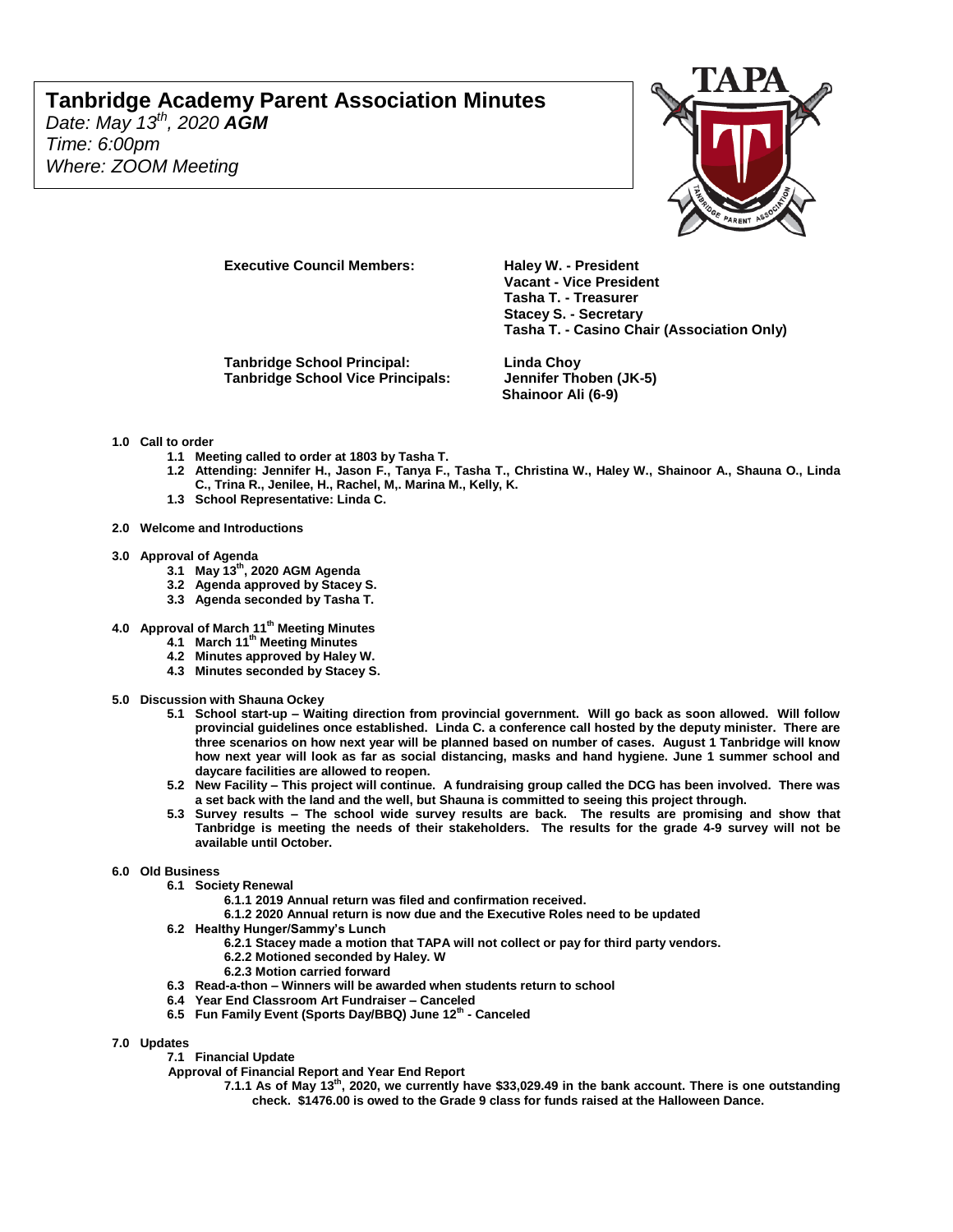*Date: May 13 th, 2020 AGM Time: 6:00pm Where: ZOOM Meeting*



- **7.1.2 Financial Report presented by Tasha T.**
- **7.1.3 Financials approved by: Stacey S.**
- **7.1.4 Financials seconded by: Haley W.**
- **7.2 Haley W. made a motion to decrease the reserve fund from \$15,000.00 to \$10,000.00 7.2.1 Tasha T. seconded**
	- **7.2.2 Motioned carried forward**

#### **8.0 TAPA Year End Report**

**8.1 August**

**8.1.1 TAPA hosted Coffee & Snacks at the Tanbridge Academy Meet & Greet**

- **8.2 September**
	- **8.2.1 Assignment of Classroom Parents including the Classroom Parent Handbook**
	- **8.2.2 4 th Annual Chili Cook-Off - \$285.07 raised. 47 families participated.**
	- **8.2.3 Robotics Program was ordered – Money was raised in 2018-19 school year**
	- **8.2.4 80 New Chairs and Dolly were purchased by TAPA at a cost of \$1893.00**
	- **8.2.5 1 st Mixing Spoon Fundraiser – \$1104 raised towards the purchase of a new sound system. 30 families participated.**
	- **8.2.6 Domains Renewed for 5 years**

#### **8.3 October**

- **8.3.1 Tanbridge Academy Teacher & Staff Appreciation – Gifts of Wine! October 4th**
- **8.3.2 Parent Teacher Interviews - Potluck Dinner for Teachers & Staff – October 24th**
- **8.3.3 Halloween Dance hosted by the Grade 9 Students, Shainoor Ali and supported by the TAPA Fundraising Committee - \$1476 raised for the Grade 9 graduation. 70 families participated and 93 students attended.**
- **8.3.4 Society Renewal submitted**
- **8.3.5 2 nd Mixing Spoon & MHMT Fundraiser - \$1671 raised towards the purchase of a new sound system and head-set. 24 families participated.**

#### **8.4 November**

- **8.4.1 Parent Teacher Interviews – Potluck Breakfast for Teachers & Staff – November 29th**
- **8.4.2 Tanbridge Academy website updated to include all TAPA minutes back to 2018 and TAPA meeting dates were added to the school calendar**
- **8.4.3 Classroom Basket Fundraiser (November/December) – \$2977.74 raised towards the purchase of new iPads.**

#### **8.5 December**

- **8.5.1 TAPA hosted free lunch for all students – Taco in a bag (\$334.02)**
- **8.5.2 Cookie decorating for all students before Christmas break (Cookies homemade by Tasha T. and supplies donated by Haley W. and Tasha T.)**
- **8.5.3 TAPA made Christmas gifts for all Teachers, Administration, Coaches and Classroom Parents**

#### **8.6 February**

- **8.6.1 10 new iPads purchased - \$4340.10**
- **8.6.2 Read-A-Thon – \$8767 Raised for the purchase of new laptops. Prizes will be awarded for most funds raised (1st Principal, 2nd and 3rd – Vice-Principals) and most minutes read (GC to Chapters – 1 st \$75, 2nd \$50 and 3rd ). Next year, the most minutes read will be separated into JK-3 and 4-9. 53 children participated.**

#### **8.7 March**

- **8.7.1 Cases and covers purchased for the 10 new iPads - \$460.91**
- **8.7.2 Parent Teacher Interviews – Potluck Dinner for Teachers & Staff – March 12th**
- **8.7.3 TAPA Baseline Budget created and reviewed at March meeting**

#### **8.8 May**

**8.8.1 TAPA AGM via ZOOM Meeting 8.8.2 Grant application pending for the laptops**

#### **8.9 June**

**8.9.1 Classroom Art Auction – CANCELED**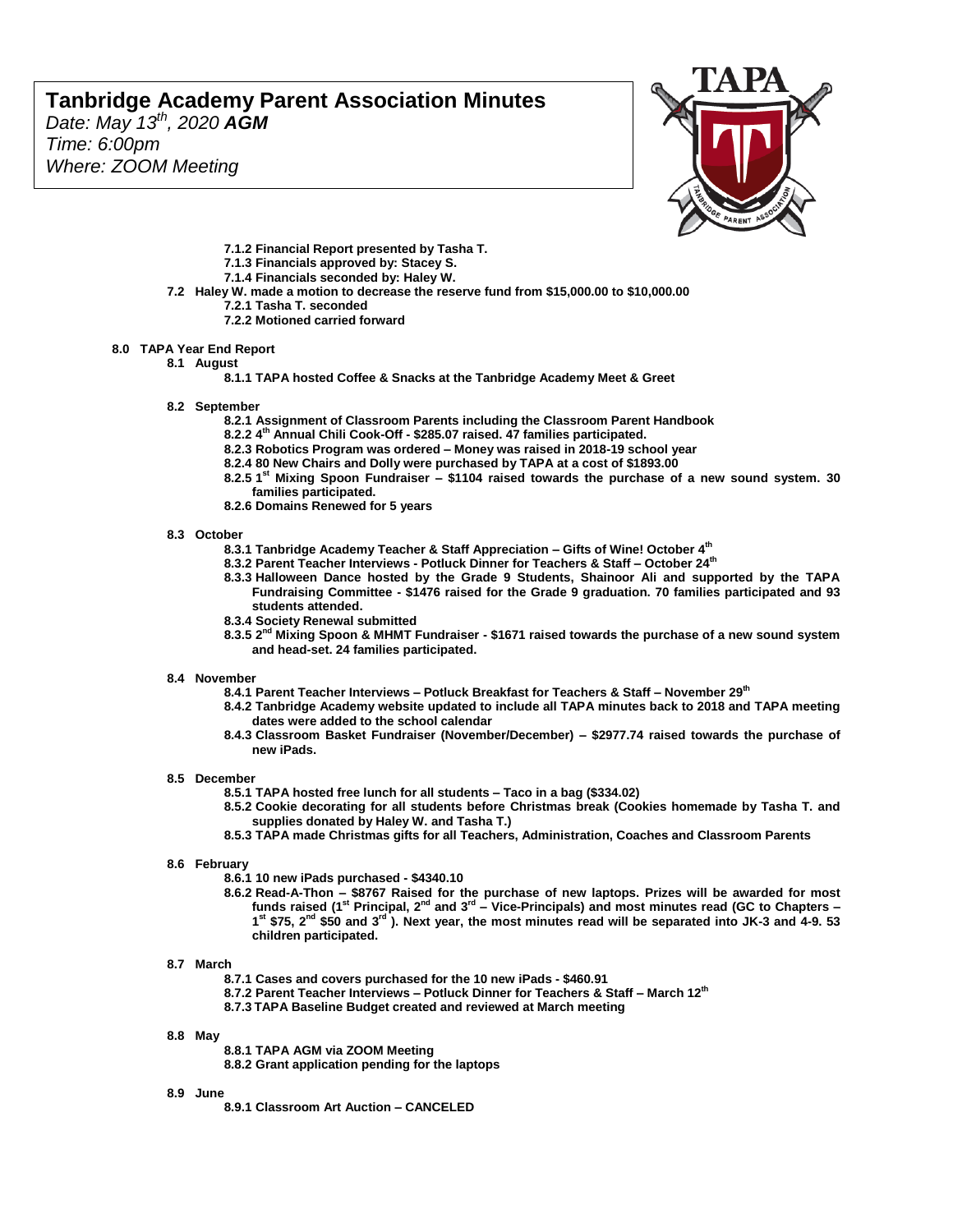*Date: May 13 th, 2020 AGM Time: 6:00pm Where: ZOOM Meeting*



**8.9.2 Fun Family Event (Sports Day/BBQ) – CANCELED 8.9.3 Free lunch for students – CANCELED**

- **9.0 School Update – Principals Report**
	- **9.1 TAPA , thank you for organizing the hot lunch pay outs for the families. Thank you for taking care of the Healthy Hunger.**
	- **9.2 Grade 9 Grad celebration (up in the air)**
	- **9.3 Teachers will be writing speeches and creating certificates for all the students at the end of June.**
	- **9.4 Thank you to Haley Whalen, and Natasha Thomas for all their hard work and dedication to Tanbridge Academy. We would like to present flowers and gift to the both of you as a token of appreciation when you come in. A special thanks also goes to Rachel Myroniuk for organizing the Healthy Hunger.**
- **10.0 Fundraising Committee Report** 
	- **10.1 TAPA hosted 4 fundraisers - (Mixing Spoon (2 times)/MHMT, Classroom Basket Auction and the Read-a-thon 10.1.1 Year End Classroom Art Auction was canceled**
		- **10.1.2 Total raised - \$14,519.74**
	- **10.2 Tanbridge Academy Family Fun Events – 4 th Annual Chili Cook-off and Halloween Dance**
	- **10.3 TAPA purchased – 80 chairs with Dolly, Sound system with head-set, 10 new iPads with cases and covers**
	- **10.4 Read-a-thon funds will be used towards the purchase of 10 new laptops, which have been quoted at \$11,552.10**
	- **10.5 A HUGE thank you to Tasha T. for all her fundraising efforts throughout the year!**

**11.0 VOTE – Tanbridge Academy Parent Association Executive for 2020-2021**

- **11.1 President – Vacant (Haley Whalen – stepping down)**
	- **11.1.1 Present motion to have Jenilee H. elected as President of the Tanbridge Academy Parent Association for the 2020-2021 school year**
		- **11.1.1.1 Motion presented by: Haley W.**
		- **11.1.1.2 Motion seconded by: Tasha T.**
		- **11.1.1.3 Motion carried: Yes**
	- **11.2 Vice President - Vacant**
		- **11.2.1 Present motion to have Jennifer H. elected as Vice President of the Tanbridge Academy Parent Association for the 2020-2021 school year**
			- **11.2.1.1 Motion presented by: Haley W**
			- **11.2.1.2 Motion seconded by: Tasha. T**
			- **11.2.1.3 Motion carried: Yes**
	- **11.3 Secretary – Stacey Schell**

**11.3.1 Present motion to have Stacey S. elected as Secretary of the Tanbridge Academy Parent Association for the 2020-2021 school year**

- **11.3.1.1 Motion presented by: Haley W.**
- **11.3.1.2 Motion seconded by: Tasha T.**
- **11.3.1.3 Motion carried: Yes**
- **11.4 Treasurer – Vacant (Tasha Glenn - stepping down)**
	- **11.4.1 Present motion to have Trina R. elected as Treasurer of the Tanbridge Academy Parent Association for the 2020-2021 school year**
		- **11.4.1.1 Motion presented by: Tasha T.**
		- **11.4.1.2 Motion seconded by: Haley W.**
		- **11.4.1.3 Motion carried: Yes**
- **11.5 Casino Chair – Vacant (Tasha Glenn – stepping down)**

**11.5.1 Present motion to have Kelly K. elected as Casino Chair of the Tanbridge Academy Parent Association for the 2020-2021 school year**

- **11.5.1.1 Motion presented by: Tasha T.**
	- **11.5.1.2 Motion seconded by: Haley W.**
	- **11.5.1.3 Motion carried: Yes**

# **11.6 Non-executive positions available for 2020-2021**

- **11.6.1 Healthy Hunger Co-Ordinator**
	- **11.6.2 Fundraising Co-Ordinator**